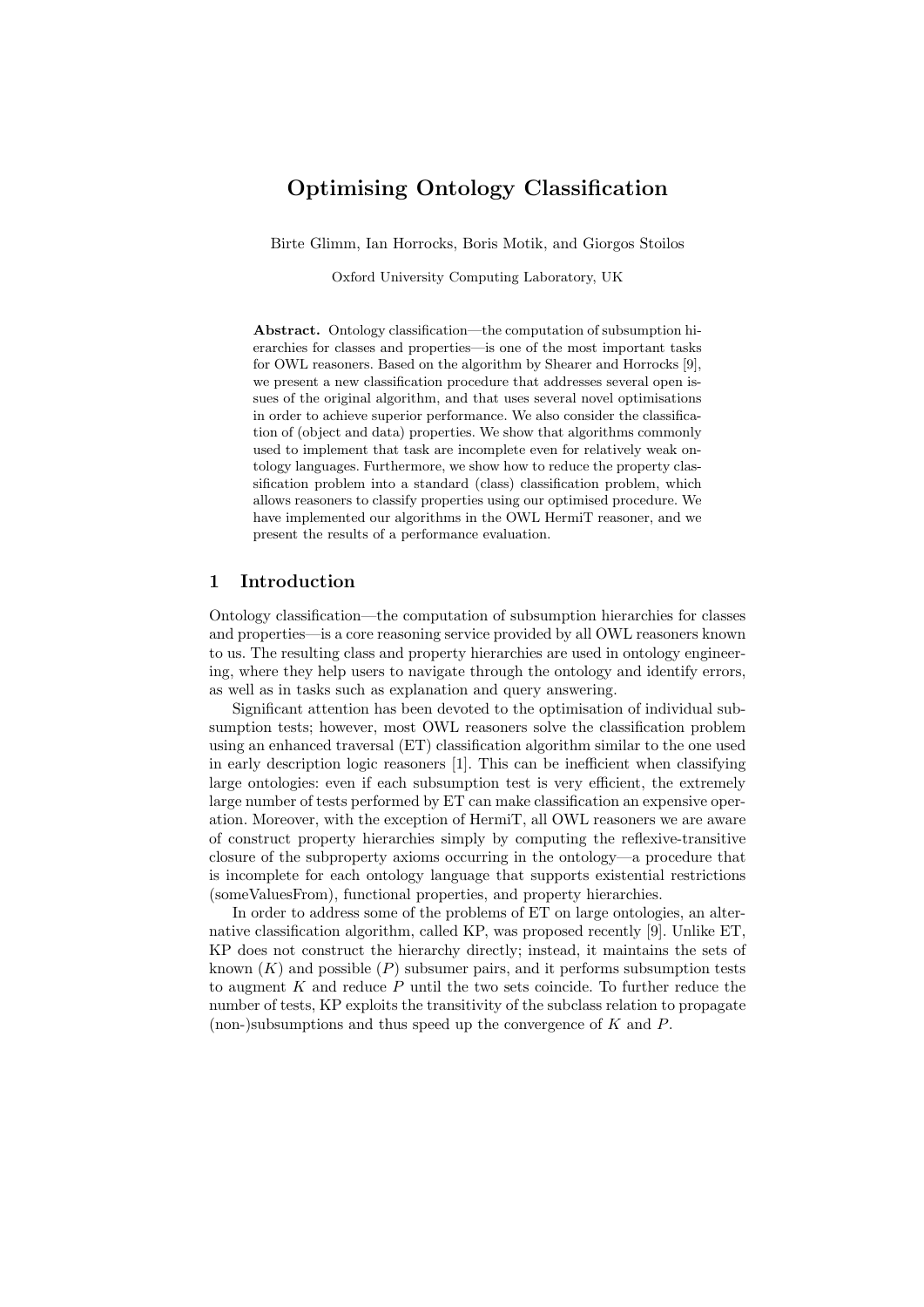In this paper we address several issues that were left open in the work on KP, we present an optimised version of the resulting algorithm, and we evaluate its implementation in the HermiT reasoner. The new algorithm exhibits a consistent performance improvement over ET, and in some cases it reduces overall classification times by a factor of more than ten.

We then turn our attention to the classification of object and data properties. We show that merely computing the reflexive-transitive closure of the asserted hierarchies produces an incomplete hierarchy, and we discuss why the ET and KP algorithms do not perform well when applied to property classification. We then present a novel encoding of the property classification problem into a class classification problem, which allows us to exploit our new classification algorithm to correctly and efficiently compute property hierarchies. We have implemented our property classification algorithm in HermiT, thus making HermiT the only OWL reasoner we are aware of that correctly classifies object and data properties.

# **2 Preliminaries**

An OWL 2 ontology consists of a set of axioms that describe the domain being modelled. For a full definition of OWL 2, please refer to the OWL 2 Structural Specification and Direct Semantics [7, 6]; here we present only several examples of typical OWL axioms in the OWL 2 Functional Syntax:

SubClassOf(Human Animal) (1)

DataPropertyAssertion(*age* Alex "27"ˆˆxsd:integer) (2)

ObjectPropertyRange(*colour* ObjectOneOf(red green blue)) (3)

Axiom (1) states that the class Human is a subclass of the class Animal (i.e., that all Humans are Animals); axiom (2) states that the individual Alex is related to the integer 27 by the data property *age* (i.e., that the age of Alex is 27); finally, axiom (3) states that the range of the object property *colour* consists of red, green, and blue (i.e., that the colour of an object can only be red, green, or blue). Concrete values such as the *literal* "27"ˆˆxsd:integer in the above example are taken from the OWL 2 *datatype map*, which contains most of the XML Schema datatypes plus certain OWL-specific datatypes.

The interpretation of axioms in an OWL ontology  $\mathcal O$  is given by means of two-sorted interpretations over the *object domain* and the *data domain*, where the latter contains concrete values such as integers, strings, and so on. An *interpretation* maps classes to subsets of the object domain, object properties to pairs of elements from the object domain, data properties to pairs of elements where the first element is from the object domain and the second one is from the data domain, individuals to elements in the object domain, a datatype to a subset of the data domain, and a literal (a data value) to an element in the data domain. For an interpretation to be a *model* of the ontology, several conditions have to be satisfied [6]. For example, if  $\mathcal O$  contains SubClassOf( $\mathcal CD$ ), then the interpretation of *C* must be a subset of the interpretation of *D*. If the axioms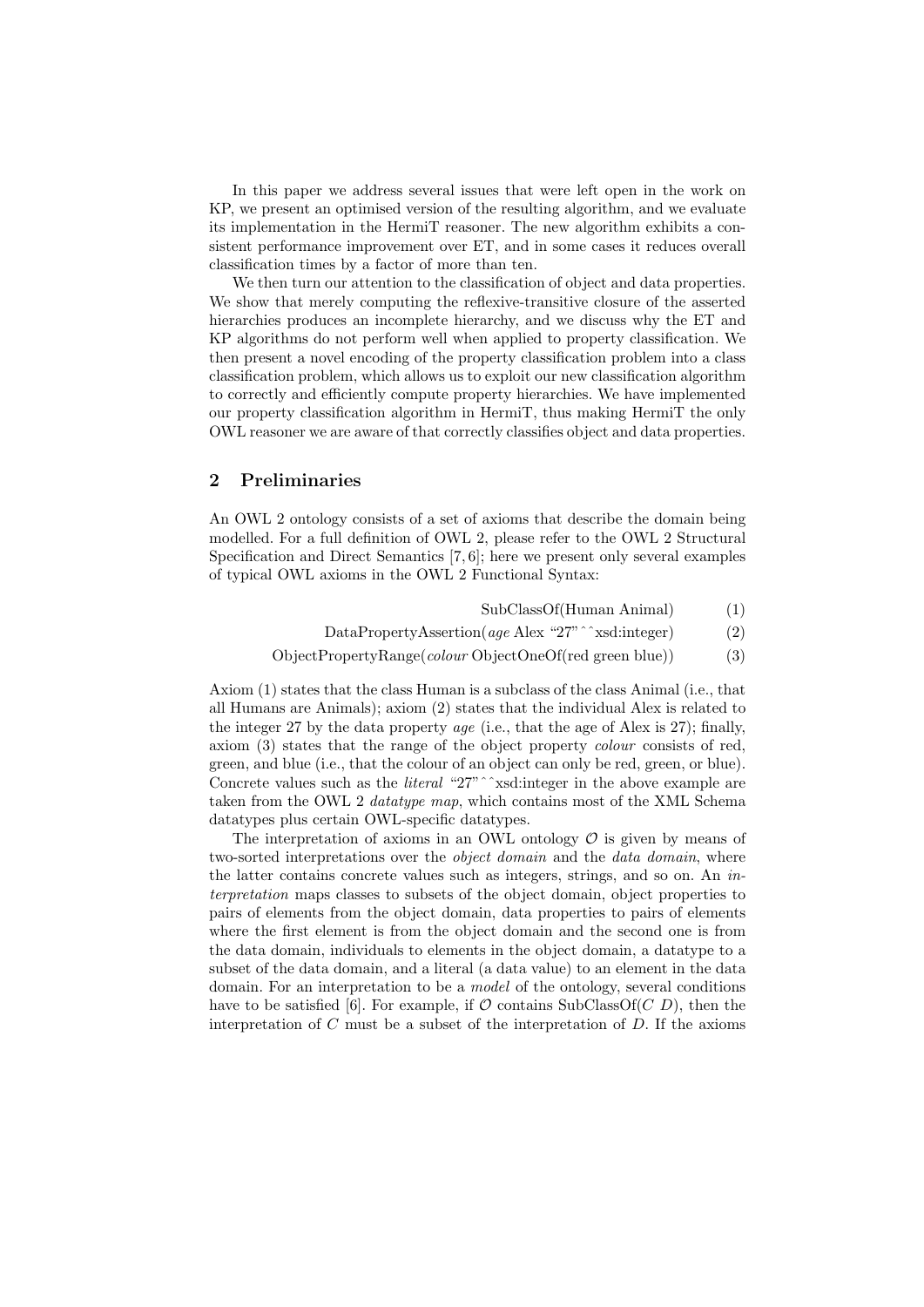of *O* cannot be satisfied in any interpretation (i.e., if *O* has no model), then *O* is *inconsistent*; otherwise, *O* is *consistent*. If the interpretation of a class *C* is necessarily a subset of the interpretation of a class  $D$  in all models of  $\mathcal{O}$ , then we say that  $\mathcal{O}$  entails  $C \subseteq D$  and write  $\mathcal{O} \models C \subseteq D$ . If the interpretations of *C* and *D* necessarily coincide, we write  $\mathcal{O} \models C \equiv D$ . A class *C* is *satisfiable* if a model of  $\mathcal O$  exists in which the interpretation of  $C$  is non-empty; otherwise, *C* is *unsatisfiable*. We use analogous notations for object and data properties. For full details of the OWL 2 Direct Semantics, please refer to the OWL 2 Direct Semantics specification [6]. We use  $\mathbf{C}_{\mathcal{O}}$  to denote the set of classes that occur in  $\mathcal{O}$  extended with owl:Thing and owl:Nothing; similarly, we use  $OP_{\mathcal{O}}$ (resp.  $DP_{\mathcal{O}}$ ) to denote the sets of object (resp. data) properties occurring in *O* extended with owl:TopObjectProperty and owl:BottomObjectProperty (resp. owl:TopDataProperty and owl:BottomDataProperty).

We next illustrate these definitions by means of an example. Let  $\mathcal O$  be an ontology containing axioms (4) and (5); then,  $\mathcal{O}$  entails  $C \sqsubseteq E$  even though this is not stated explicitly. This is because axiom (4) ensures that in every model of *O*, an instance *i* of *C* must be related to an instance of the class *D* with the property *op*. Since *i* has an *op*-successor, the property domain axiom (5) ensures that *i* is also an instance of the class *E*, and hence that *C* is contained in *E*.

$$
SubClassOf(C\;ObjectSomeValuesFrom(op\;D))\tag{4}
$$

$$
ObjectPropertyDomain(op E) \t\t (5)
$$

### **2.1 The KP Classification Algorithm**

Classification of an ontology  $O$  computes all pairs of classes  $\langle C, D \rangle$  such that *{C, D}* ⊆ **C**<sub>*O*</sub> and  $\mathcal{O}$   $\models$  *C*  $\subseteq$  *D*; similarly, object (resp. data) property classification of  $\mathcal O$  computes all pairs of object (resp. data) properties  $\langle R, S \rangle$  such that *{R, S}* ⊆ **OP**<sub>*O*</sub> (resp. *{R, S}* ⊆ **DP**<sub>*O*</sub>) and  $\mathcal{O}$   $\models R \sqsubseteq S$ . For example, given an ontology containing (4) and (5), a classification algorithm should compute

 $\{\langle \text{owl:Nothing}, C \rangle, \langle \text{owl:Nothing}, D \rangle, \langle C, E \rangle, \langle E, \text{owl:Thing} \rangle, \langle D, \text{owl:Thing} \rangle\}.$ 

The recently proposed KP algorithm [9] extends the standard ET algorithm [1]. The KP algorithm maintains two binary relations  $K$  and  $P$  over  $C_{\mathcal{O}}$  such that, at any point during algorithm's execution,  $\langle C, D \rangle \in K$  implies that  $\mathcal{O} \models C \sqsubseteq D$ is known for certain, and  $\langle C, D \rangle \in P$  implies that  $\mathcal{O} \models C \sqsubseteq D$  is possible (i.e., no evidence to the contrary has been uncovered thus far). In particular,  $\langle C, D \rangle \notin P$ means that  $\mathcal{O} \not\models C \sqsubseteq D$  is known, so  $P \setminus K$  contains all pairs  $\langle C, D \rangle$  such that  $C \subseteq D$  is possible but not yet known. The algorithm expands *K* and reduces *P* until  $K = P$ , at which point  $\mathcal{O} \models C \sqsubseteq D$  iff  $\langle C, D \rangle \in K$ . Roughly speaking, the algorithm chooses an unclassified class *C* (i.e., one where a class *D* exists such that  $\langle C, D \rangle$  ∈ *P*  $\setminus$  *K*), generates a partial hierarchy  $\mathcal{H}_C$  of all unknown possible subsumers of *C*, and applies the standard ET procedure to insert *C* into  $\mathcal{H}_C$ . The newly computed subsumption and non-subsumption relations are then used to extend *K* and reduce *P*.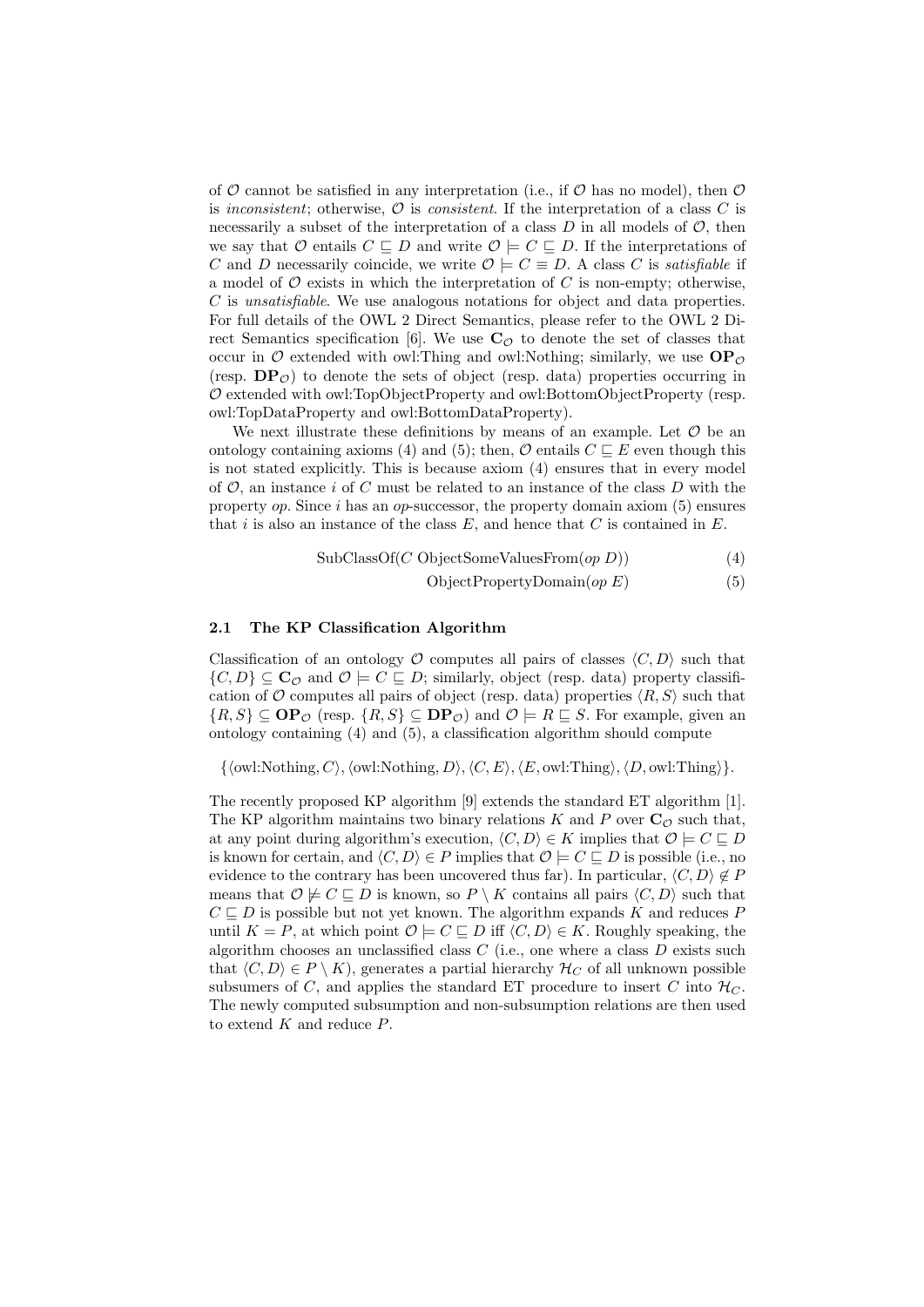#### **Algorithm 1** Prune Additional Possible Subsumptions

**Algorithm:** pruneNonPossible(*P, K, V, N*)

**Input:** *P*: a set of possible subsumptions to be pruned, *K*: a set of known subsumptions, *V* : a set of new positive subsumptions, *N*: a set of new non-subsumptions **for each**  $\langle C, D \rangle \in N$  **do for each** *E*, *F* such that  $\langle C, E \rangle \in K$  and  $\langle F, D \rangle \in K$  remove  $\langle E, F \rangle$  from *P* 3 for each  $\langle C, D \rangle \in V$  do **for each**  $\langle D, E \rangle \in P$  **do if**  $\langle E, F \rangle \in K$  and  $\langle C, F \rangle \notin P$  then remove  $\langle D, E \rangle$  from P **for each**  $\langle E, C \rangle \in P$  **do if**  $\langle F, E \rangle \in K$  and  $\langle F, D \rangle \notin P$  **then** remove  $\langle E, C \rangle$  from *P* 

The algorithm exploits the transitivity of  $\subseteq$  to reduce the number of subsumption tests needed to make  $K$  and  $P$  converge: whenever  $K$  is extended with fresh tuples it is also transitively closed, and a pruning strategy is used to remove tuples from *P* that correspond to obvious non-subsumptions. For example, if  $\{\langle C, D \rangle, \langle E, F \rangle\} \subseteq K$ , then  $\langle D, E \rangle \in P$  implies  $\langle C, F \rangle \in P$  since, by the transitivity of  $\subseteq$ , adding  $\langle D, E \rangle$  to *K* requires  $\langle C, F \rangle$  to be added as well; but then,  $\langle C, F \rangle \notin P$  implies  $\langle D, E \rangle \notin P$ . Analogously, if  $\langle C, D \rangle \in P$ ,  $\langle E, F \rangle \in K$ and  $\langle C, F \rangle \notin P$ , then  $\langle C, D \rangle \in K$  implies  $\langle D, E \rangle \notin P$ . The complete pruning strategy of KP is shown in Algorithm 1. Note that this algorithm consists of several nested loops that iterate over potentially very large relations, which can make the algorithm inefficient in practice.

An important question when using KP is how to initialise *K* and *P*. The authors suggested to exploit the information generated by (hyper)tableau reasoners. In particular, when testing the satisfiability of a class *A*, (hyper)tableau algorithms usually initialise a node  $s_0$  with the label  $\mathcal{L}(s_0) = \{A\}$  and then apply expansion rules in order to try to construct a *pre-model*—an abstraction of a model for *A*; if a pre-model is constructed, then the (possibly expanded) label  $\mathcal{L}(s_0)$  may provide information about subsumers and non-subsumers of *A* (if a pre-model cannot be constructed, then *A* is unsatisfiable and is equivalent to owl:Nothing). More precisely, if  $\mathcal{L}(s_0)$  does not contain a class *B*, then we can infer the non-subsumption  $A \not\sqsubseteq B$ . Similarly, if *B* was deterministically added to  $\mathcal{L}(s_0)$  (i.e., if no non-deterministic expansion was involved), then we can infer  $A \subseteq B$ . Consequently, one can initially perform a satisfiability test for all the classes in  $C_{\mathcal{O}}$  and use the resulting pre-models to initialise *K* and *P*. It is not clear, however, whether it is generally efficient to perform all these tests.

# **3 Optimised Classification**

We now present a new classification algorithm that we have implemented in the HermiT reasoner. Our algorithm is based on KP, but it addresses several open problems and incorporates numerous refinements and optimisations. The latter include, for example, a more efficient strategy for initialising *K* and *P*, a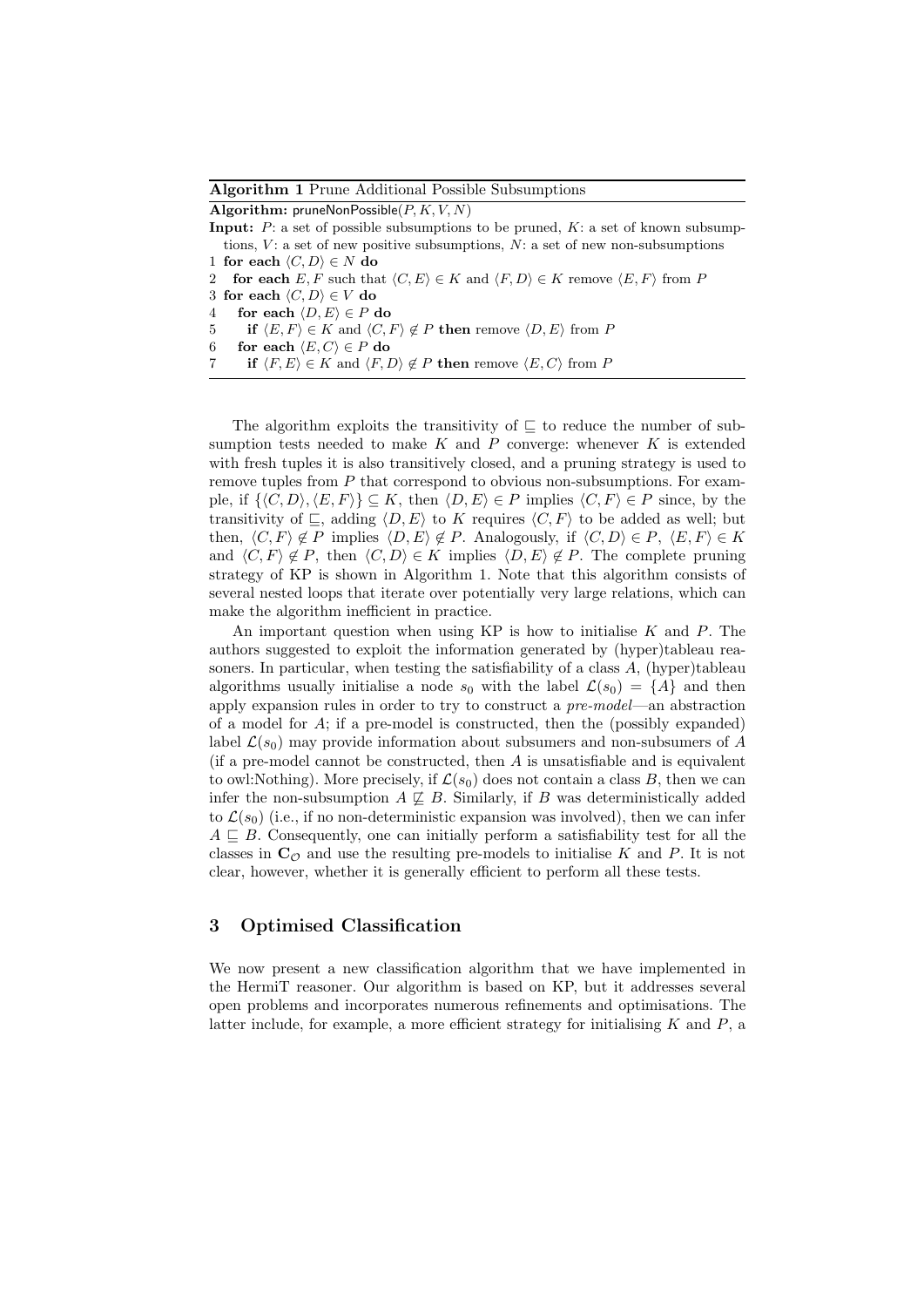practical approach to pruning *P*, and several heuristics. We next describe our new algorithm and then contrast it with the relevant parts of KP.

Our approach is shown in Algorithm 2. Like KP, our algorithm maintains a set *K* of known and a set *P* of possible subsumption pairs. The algorithm uses an OWL reasoner to check satisfiability of classes (line 6) or subsumption between classes (line 25) using the well-known reduction of class subsumption to class satisfiability. In lines 2, 16, 24, 35 and 37, the algorithm manipulates *K* and *P* using operations that are defined next.

**Definition 1.** Let *U* be a set of elements and let  $R \subseteq U \times U$  be a binary relation *over U. The set* reachable(*C, R*) *of elements* reachable *from*  $C \in U$  *in R contains all*  $D \in U$  *for which a* path  $\{\langle C, C_1 \rangle, \langle C_1, C_2 \rangle, \ldots, \langle C_n, D \rangle\} \subseteq R$  *exists.* 

 $Let ∼ be a relation over *U* defined as follows:  $C ∼ D$  if and only if  $D = C$ , or$ *D* ∈ reachable(*C, R*) *and*  $C$  ∈ reachable(*D, R*)*. Let*  $[C] := {D ∈ U | D ∼ C}$  *be the set of elements equivalent to C under*  $\sim$ , *and let*  $U_{\sim} := \{[C] \mid C \in U\}$ *. The relation*  $R_{\sim}$  *induced by*  $\sim$  *on*  $R$  *is defined as*  $R_{\sim} := \{ \langle [C], [D] \rangle \mid \langle C, D \rangle \in R \}$ *.* 

*The* hierarchy *in R is the triple* hierarchy(*R*) =  $(V, H, \rho)$  *where*  $V \subseteq U$  *contains exactly one arbitrarily chosen element*  $C \in [D]$  *for each*  $[D] \in U_{\infty}$ ,  $\rho$  *maps each*  $C \in V$  *into*  $\rho(C) = [C]$ *, and*  $H$  *is a transitively-reduced strict partial order over V such that*  $\langle C, D \rangle \in \mathcal{H}$  *if and only if*  $\langle \rho(C), \rho(D) \rangle \in R_{\sim}$ *.* 

*The* projection **project** $(R, S)$  *of R to a set*  $S \subseteq U$ *, and the* range  $R[C]$  *of an element*  $C \in U$  *in*  $R$  *are defined as follows:* 

$$
project(R, S) = \{ \langle C, D \rangle \mid C, D \in S \text{ and } D \in \text{reachable}(C, R) \}
$$

$$
R[C] = \{ D \mid \langle C, D \rangle \in R \}
$$

Intuitively, hierarchy(*K*) extracts from *K* sets of classes for which  $\mathcal{O} \models C \equiv D$ is known and then chooses one representative from each set to construct a transitively-reduced strict partial older.

Our algorithm can be roughly divided into two parts. Lines 1–15 are responsible for the initialisation of  $K$  and  $P$  using a novel heuristic, and lines  $16-37$ are responsible for extending *K* and reducing *P* using a mixture of the ET algorithm—as in KP—and a new technique for pruning *P*.

**The Initialisation Phase** In KP, relations *K* and *P* are initialised by performing a satisfiability test for each atomic class in *O*. Although modern reasoners can usually perform individual tests quite efficiently, the initialisation time can become large if there are many classes, so it is beneficial to avoid unnecessary tests whenever possible. For example, if  $C \subseteq D$  and  $C$  is satisfiable, then the pre-model constructed by a (hyper)tableau satisfiability test for *C* will also be a pre-model for *D* and for every other class occurring in the pre-model. We can thus avoid performing satisfiability tests for the classes outlined above, and from the pre-model for *C* we can read off information about the possible subsumers of all classes occurring in the pre-model. In order to maximise the effect of this optimisation, we first check the satisfiability of classes that are likely to be classified near the bottom of the hierarchy: such classes are likely to produce larger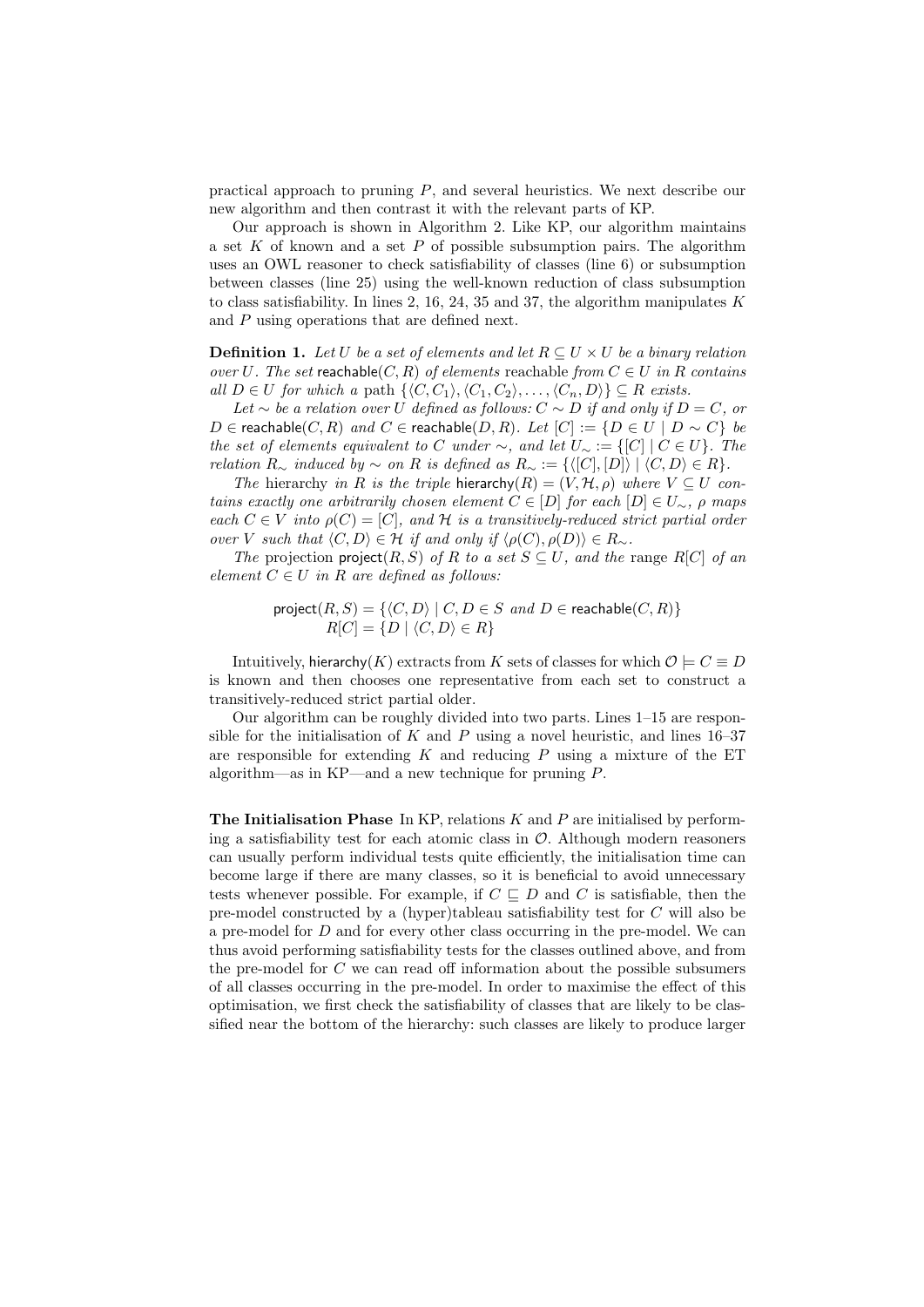**Algorithm 2** New Classification Algorithm

**Algorithm:** Classify(*O*) **Input:** *O*: an ontology to be classified  $K :=$  performStructuralSubsumption( $\mathcal{O}$ )  $(V, \mathcal{H}, \rho) :=$  hierarchy $(K)$ 3 Initialise a list  $\text{ToTest} := \{ C \mid \langle \text{owl:Notning}, C \rangle \in \mathcal{H} \}$ , Unsat  $:= \emptyset$ , and  $P := \emptyset$  **while** ToTest *6*= *∅* **do** 5 Iteratively remove the head *C* from **ToTest** until *C* is found such that  $P[C] = \emptyset$  $A := \text{buildModelFor}(C(s_0))$ **if**  $A = \emptyset$  **then** // *C* is unsatisfiable **for each**  $\langle C, D \rangle \in \mathcal{H}$  **do** add *D* to the front of ToTest **for each** descendant *E* of *C* in *H* that is not already in Unsat **do** 10 Add  $\langle E, \text{owl:Nothing} \rangle$  to *K*, add *E* to Unsat, and remove *E* from ToTest 11 **else for each**  $D \in \mathcal{L}(s_0)$  that was derived deterministically **do** add  $\langle C, D \rangle$  to *K* **for each** *s* in *A* and for each  $D \in \mathcal{L}(s)$  **do if**  $P[D] = \emptyset$  **then**  $P[D] := \mathcal{L}(s) \cap \mathbf{C}_{\mathcal{O}}$ <br>15 **else**  $P[D] := P[D] \cap \mathcal{L}(s)$  $\text{else } P[D] := P[D] \cap \mathcal{L}(s)$ **for each**  $D \in \mathbb{C}_{\mathcal{O}}$  and for each  $E \in \text{reachable}(D, K)$  **do** set  $P[D] := P[D] \setminus \{E\}$ 17 UnClass :=  $\{C \in \mathbf{C}_{\mathcal{O}} \mid P[C] \neq \emptyset\}$ **while**  $UnClass \neq \emptyset$  **do** 19 Choose some  $C \in$  UnClass and set  $B := P[C]$  $\mathcal{A} := \text{buildModelFor}((C \sqcap \neg F)(s_0))$  with *F* the conjunction of all concepts in *B* **if**  $A \neq \emptyset$  **then** // all possible subsumers of *C* are non-subsumers **for each** *s* in *A* and each  $D \in \mathcal{L}(s)$  **do** set  $P[D] := P[D] \cap \mathcal{L}(s)$ 23 **else**  $(V, \mathcal{H}, \rho) :=$  hierarchy(project(*K, B*  $\cup$  {owl:Nothing, owl:Thing})) Initialise a queue *Q* with *Q* := *{*owl:Thing*}* **while**  $Q \neq \emptyset$  **do**  Remove the head *H* from *Q* **for each** *D* such that  $\langle D, H \rangle \in \mathcal{H}$  and  $D \in P[C]$  do  $A := \text{buildModelFor}((C \sqcap \neg D)(s_0))$ **if**  $A \neq \emptyset$  **then** //  $C \sqcap \neg D$  was satisfiable—that is,  $C \not\sqsubseteq D$ **for each** *s* in *A* and each  $D \in \mathcal{L}(s)$  **do** set  $P[D] := P[D] \cap \mathcal{L}(s)$ 32 **else** 33 Add  $\langle C, D \rangle$  to *K*, and add *D* to the end of *Q* 34  $P[C] := \emptyset$  $P[C] := \emptyset$ **for each**  $D \in$  UnClass and  $E \in$  reachable( $D, K$ ) **do** set  $P[D] := P[D] \setminus \{E\}$ 36 Remove from UnClass each *D* such that  $P[D] := \emptyset$ **return** hierarchy(*K*)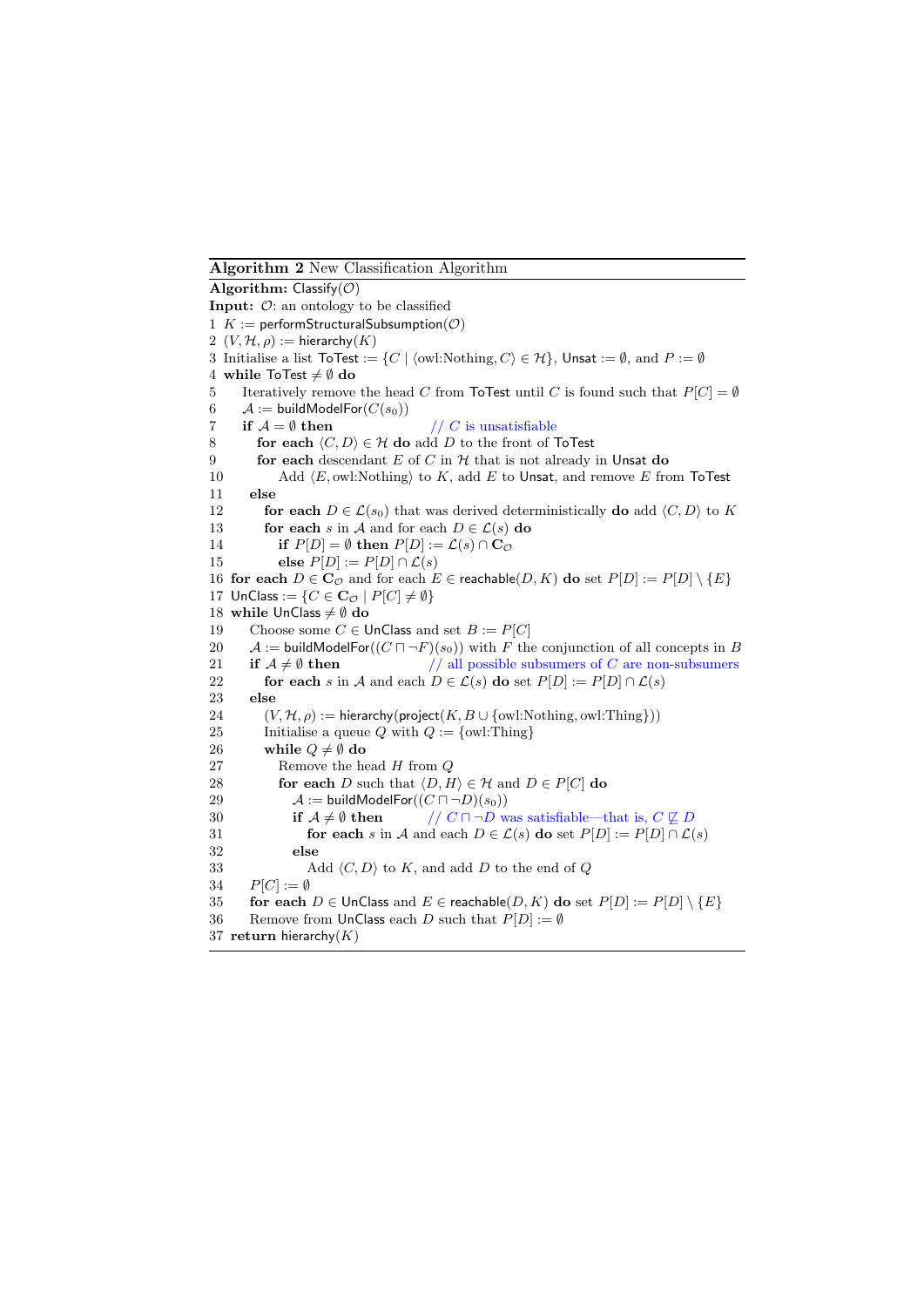pre-models that are richer in (non-)subsumption information and that can be used as pre-models for many other classes.

Our algorithm implements this idea as follows. First, it applies a simple structural subsumption algorithm to identify the obvious subsumptions in *O* and thus instantiate K. Then, it extracts a class hierarchy  $H$  from K and collects all classes *C* such that  $\langle \text{owl:Notning}, C \rangle \in \mathcal{H}$  (i.e., all 'leaves' of  $\mathcal{H}$ ). Then, for each such *C*, the algorithm performs a satisfiability test; if *C* is satisfiable, then the constructed pre-model can be used to determine new known and possible subsumers as illustrated in lines 11–15. Note, however, that *C* is tested for satisfiability only if  $P[C] = \emptyset$  (line 5), which avoids the test if a pre-model for *C* has been generated previously. The pre-model for *C* is used to update  $K[C]$ : if *D* was added to  $\mathcal{L}(s_0)$  deterministically (which can easily be checked in reasoners that use dependency-directed backtracking), then *D* is guaranteed to be a subsumer of *C* [8], so  $\langle C, D \rangle$  is added to *K*. The pre-model for *C* is also used to update  $P[D]$  for *each* class  $D$  occurring in (any part of) the pre-model: if  $D(s) \in \mathcal{A}$  and no possible subsumer for *D* is known yet, then *P*[*D*] is initialised to  $\mathcal{L}(s)$ ; otherwise,  $P[D]$  is restricted to the elements in  $\mathcal{L}(s)$ . Note that  $P[D]$ cannot become empty as it necessarily contains *D*.

Consider, for example, an ontology  $\mathcal O$  containing axioms (4)–(7). Initially, structural subsumption initialises *K* by setting  $K[X] = \{X, \text{owl:} \}$  for each *X* ∈ **C**<sub>*O*</sub>, and *K*[owl:Nothing] = **C**<sub>*O*</sub>. At this point, **ToTest** contains *C*, *D*, *E*, *F* and *G*. Let us assume that *C* is chosen first, and a pre-model for  $C(s_0)$  is generated. Due to axiom  $(4)$ ,  $s_0$  must be related to an instance of *D*, say  $s_1$ , by property *op*. Since  $D \in \mathcal{L}(s_1)$ , the pre-model is also a pre-model for *D*. Due to axiom (6) and the ObjectUnionOf constructor, the reasoner can non-deterministically add *E* or *F* to  $\mathcal{L}(s_1)$ . Let us assume that the reasoner chooses *E* and then terminates returning A; this pre-model can be used to infer that  $P[C] = \{C\}$ and  $P[E] = P[D] = \{D, E\}$ . In the next iteration, *D* is chosen from the list, but  $P[D] \neq \emptyset$  (information for *D* is already known), so no test is performed for *D*. At some point *G* is chosen and a model for  $G(s_0)$  is constructed. Due to axiom (7), the reasoner relates  $s_0$  with some fresh  $s_1$  by property  $op2$  such that  $D \in \mathcal{L}(s_1)$ . Let us assume, however, that to satisfy axiom (6), the reasoner now adds *F* to  $\mathcal{L}(s_1)$ . Since  $P[D] \neq \emptyset$ ,  $\mathcal{L}(s_1)$  can be used to prune  $P[D]$ ; more precisely, since  $E \notin \mathcal{L}(s_1), E$  is removed from  $P[D].$ 

$$
SubClassOf(D ObjectUnionOf(E F))
$$
\n(6)

### SubClassOf(*G* ObjectSomeValuesFrom(*op*2 *D*)) (7)

Note that neither  $K$  nor  $P$  are updated if  $C$  is unsatisfiable, so little information is obtained from a satisfiability test for  $C$ . Hence, if  $O$  contains many unsatisfiable classes, initialisation might not provide enough initial information for *K* and *P*. Consequently, whenever our algorithm finds an unsatisfiable class  $C$ , it traverses  $H$  "upwards" until it finds a satisfiable class; furthermore, the unsatisfiability is propagated to all descendants of  $C$  in  $H$  (lines 7-10). Apart from making initialisation more robust, such an approach potentially identifies unsatisfiable classes without performing actual satisfiability tests (e.g., if *D* is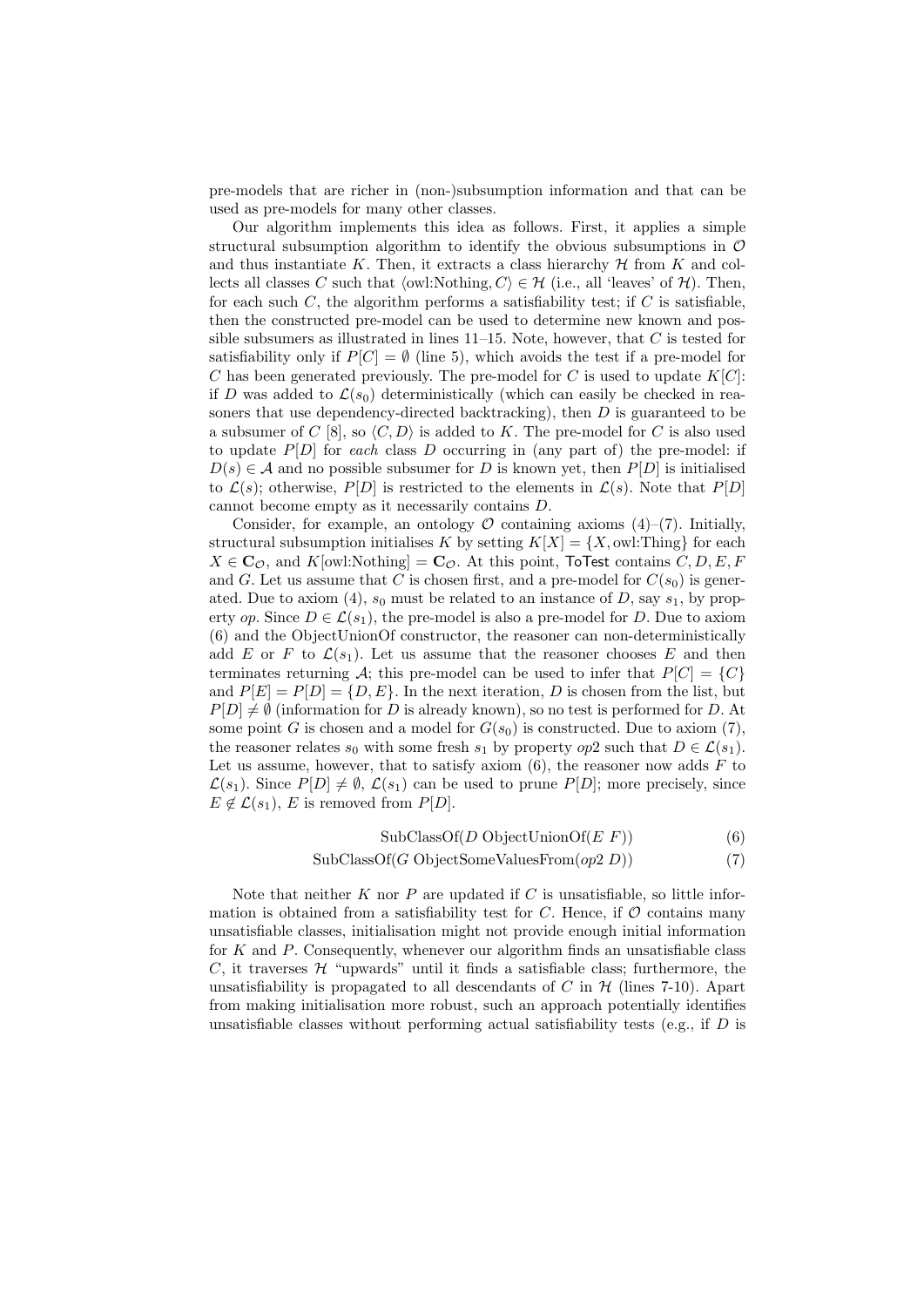discovered to be unsatisfiable and  $\mathcal{O}$  contains  $C \subseteq D$ ). An example of such an ontology is FMA [2], which can be classified using our algorithm much more efficiently than with ET (see Section 6).

**The Classification Phase** It is possible that all subsumers of a class *D* are identified after the initialisation phase, and this can happen even if the satisfiability of *D* had not been tested explicitly (in line 6). In our running example, all possible subsumers of *D* are already known (since  $P[D] \subseteq K[D]$ ). For memory as well as for performance reasons, our algorithm next identifies only those classes for which there are unknown possible subsumers (lines 16-17), and operates only on them.

For these classes our algorithm proceeds as follows. It iteratively chooses a class *C* with  $P[C] \neq \emptyset$  and checks  $C \subseteq D$  for each  $D \in P[C]$ . In order to perform these checks as efficiently as possible, the algorithm does not test each subsumption separately. Instead, inspired by the *clustering* optimisation [3], our algorithm tries to build a model for  $C \sqcap \neg F$ , where *F* is the conjunction of all possible subsumers of *C* (line 20). If a model exists, then  $C \not\sqsubseteq F$  and so all concepts in *P*[*C*] are non-subsumers of *C*.

If a model for  $C \sqcap \neg F$  does not exist, then at least one concept in  $P[C]$ is a subsumer of *C*, so a more detailed check is needed. The algorithm then proceeds as follows. It computes a transitively-reduced strict partial order *H* of the subsumers 'induced' by *C*. The standard ET algorithm is then applied to *C* over *H* in order to identify the (non-)subsumers of *C*. In contrast to KP, our algorithm introduces the following optimisation: if  $C \sqcap \neg D$  is satisfiable for *D* a possible unknown subsumer of *C* (i.e., if  $\mathcal{O} \not\models C \sqsubseteq D$ ), then the constructed pre-model can again be used to prune non-subsumers as was done in the initialisation phase. This process is performed in place of Algorithm 1, as it provides a more efficient pruning strategy. Another interesting and useful consequence of interleaving pruning with subsumption checking is that it can lead to the pruning of other possible subsumers of *C* that might otherwise be tested in a subsequent iteration. Therefore, the algorithm checks whether *D* is still a possible subsumer of *C* (line 28) before trying to construct a pre-model for  $C \sqcap \neg D$  (line 29).

After the classification phase, all unknown possible subsumers will have been tested, and *K* contains all subsumption relations, so it is used to construct the final class hierarchy.

# **3.1 Further Comparisons with the KP Algorithm**

We have already illustrated the major differences between Algorithm 2 and KP, such as the initialisation of *K* and *P*, and our new technique for pruning relations from *P*. In the following, we point out some additional differences, and we discuss further the pruning technique.

**– Memory Efficiency:** Our algorithm uses memory much more efficiently than KP. Recall that KP transitively closes *K*, which is not a good strategy on large ontologies such as FMA or SNOMED that contain thousands of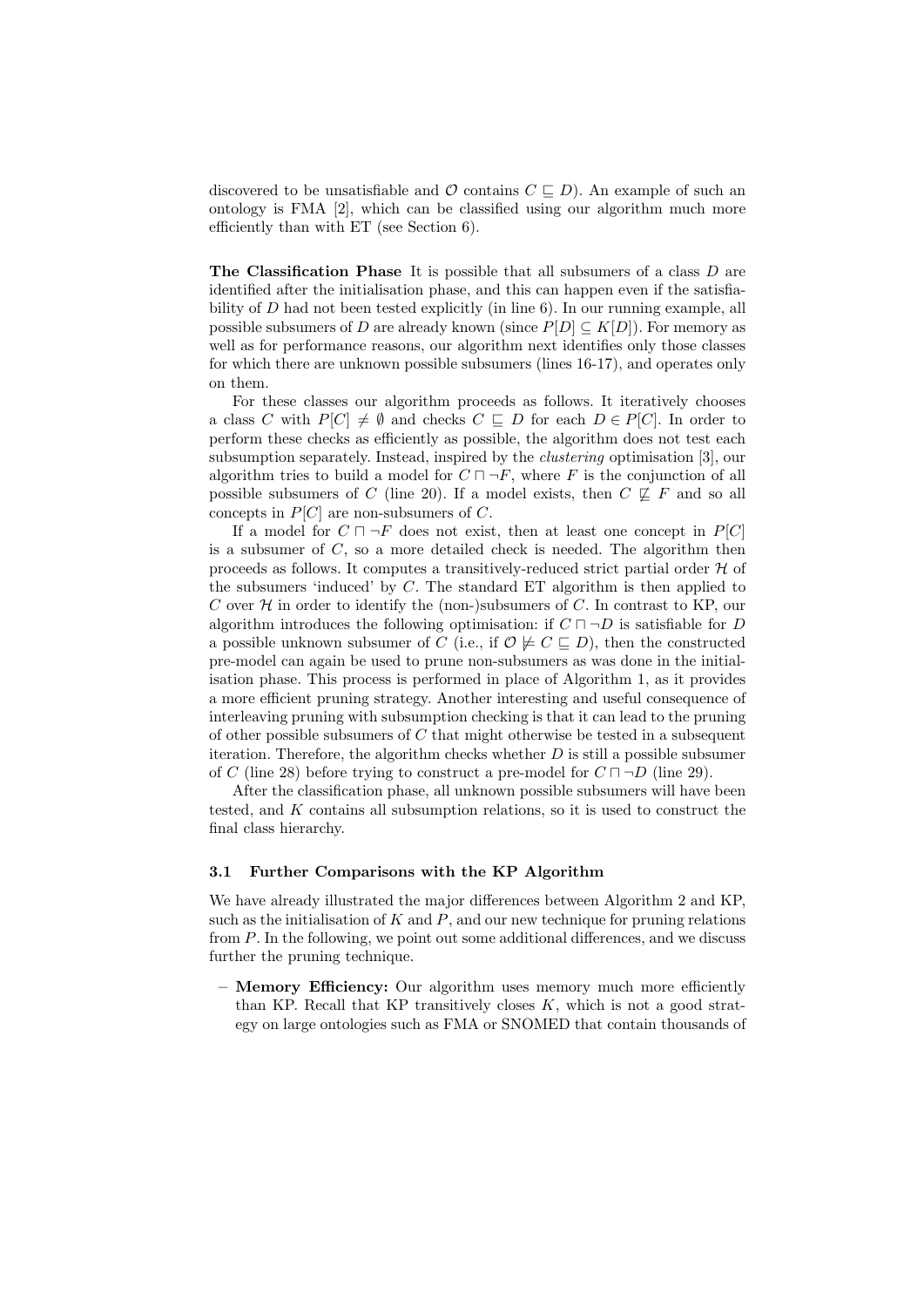classes. Furthermore, KP assumes that  $P \supseteq K$ —that is, all known subsumptions (including those derived by the transitive closure) are contained in *P*. In contrast, our algorithm uses a graph reachability algorithm to identify whether  $\langle C, D \rangle$  belongs to the transitive closure of *K*, and removes the information about the classified classes from *P*, both of which can significantly reduce the algorithm's memory footprint.

- **– Pruning:** Although our classification algorithm does not directly use Algorithm 1, it indirectly implements parts of Algorithm 1. For example, if  $B \in P[A]$ , but tests show that  $O \not\models A \sqsubseteq B$ , then *B* can also be inferred to be a non-subsumer of all the subsumers of *A* as in the first loop of Algorithm 1. The second loop of Algorithm 1 prunes possible subsumptions when new positive subsumptions are inferred. However, our experience has shown that this strategy rarely identifies new non-subsumptions in practice. Consequently, the cost of applying such an expensive algorithm rarely outweighs the cost of performing a couple of additional subsumption tests.
- **– Bottom-up Phase:** As in the ET algorithm, KP includes a bottom-up phase where the subsumees of an unclassified class *C* are identified in order to correctly place *C* into the class hierarchy. Our algorithm, however, does not include a bottom-up phase, which considerably simplifies the implementation as one does not need doubly-linked data structures for efficient retrieval of both successors and predecessors of *C* in *K* and *P*. Note that our algorithm is still complete since, if *C* is a possible but not yet known child of *D*, then  $C \in P[D]$  and the relevant subsumption is tested when *D* is selected.

# **4 Object Property Classification**

Classification of properties has, to the best of our knowledge, not been discussed in the literature. Apart from HermiT, all ontology reasoners that we are aware of construct the property hierarchy simply by computing the reflexive-transitive closure of the asserted property hierarchy. Such an algorithm is cheap to implement and requires no complex reasoning; however, it is incorrect for OWL as well as for considerably weaker ontology languages. Consider, for example, an ontology containing the following axioms:

| SubClassOf( ObjectSomeValuesFrom $(op_1 \, \text{owl:}$ Thing)<br>ObjectSomeValuesFrom $(op_2 \, \text{owl:} \, \text{Third})$ ) | (8) |
|----------------------------------------------------------------------------------------------------------------------------------|-----|
| $(101 \cdot 1)$ $(101 \cdot 1)$                                                                                                  | (0) |

SubObjectPropertyOf(*op*<sub>1</sub> *op*<sub>3</sub>) (9) SubObjectPropertyOf(*op*<sub>2</sub> *op*<sub>3</sub>) (10)

FunctionalObjectProperty(*op*<sub>3</sub>) (11)

These axioms entail  $op_1 \subseteq op_2$ : given  $op_1(i_1, i_2)$ , axiom (8) requires the existence of an  $op_2$ -successor for  $i_1$ ; since both  $op_1$  and  $op_2$  are subproperties of  $op_3$  and  $op_3$ is functional, then  $i_2$  must also be the *op*<sub>2</sub>-successor for  $i_1$ , so we have  $op_2(i_1, i_2)$ .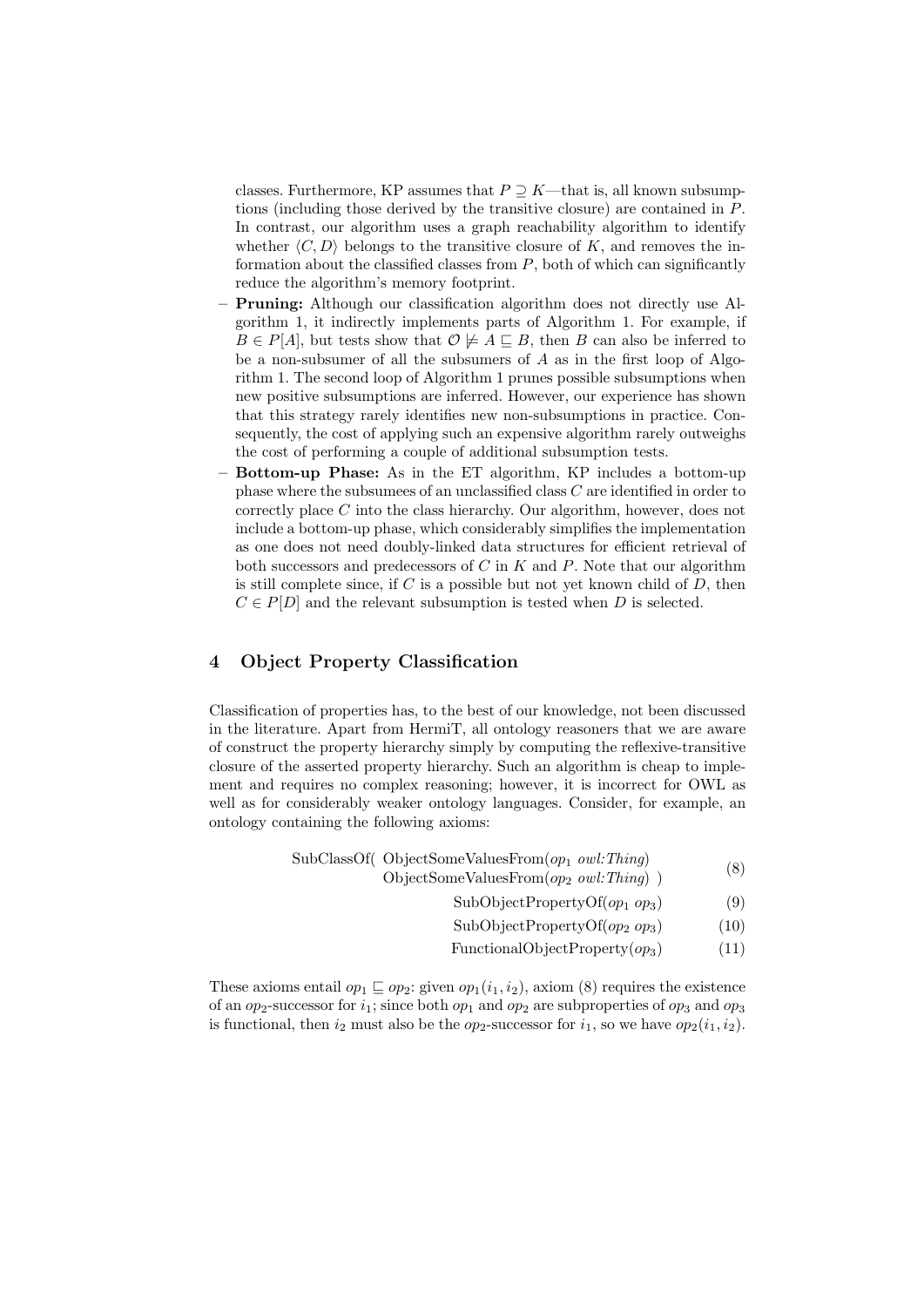Property chains and nominals can also imply implicit property subsumptions. The problems with property chains are demonstrated by the following example.

SubClassOf(*owl:Thing* ObjectSomeValuesFrom(*op owl:Thing*)) (12)

SubObjectPropertyOf(ObjectPropertyChain( (13)

 $op_1 op \text{ ObjectInverseOf}(op) \text{ } op_2$ 

Whenever  $i_1$  has an  $op_1$ -successor  $i_2$ , axiom (12) ensures that  $i_2$  has an  $op_1$ successor  $i_3$ ; hence, we have  $op_1(i_1, i_2)$ ,  $op(i_2, i_3)$  and ObjectInverseOf( $op)(i_3, i_2)$ , and from axiom (13) we can infer  $op_2(i_1, i_2)$ , so the ontology implies  $op_1 \subseteq op_2$ . Property classification in HermiT was initially based on the ET algorithm. Similarly to class subsumption testing, we concluded that  $\mathcal{O} \models op_1 \sqsubseteq op_2$ , for  $op_1$ and *op*<sub>2</sub> object properties, iff  $O \cup \{op_1(a, b), \neg op_2(a, b)\}\$ is not satisfiable, where *a, b* were individuals not occurring in *O*. However, this is correct only for simple properties [7], where simple properties are roughly those that do not occur in property chains and transitivity axioms.

The problem with complex properties (i.e., non-simple ones) is that complex property assertions are not necessarily made explicit in the constructed pre-models. To ensure decidability, property chains and transitivity axioms are typically encoded into subclass axioms that propagate classes along paths in the pre-model in a way such that adding all missing property relationships does not violate any ontology axiom. Roughly speaking, given the property axiom SubObjectPropertyOf(ObjectPropertyChain(*op op*) *op*) (which states that *op* is transitive), each axiom containing a universal quantifier over *op* is rewritten in a particular way; for example, axiom  $(14)$  is replaced with axioms  $(15)$ – $(17)$ 

SubClassOf(*C* ObjectAllValuesFrom(*op D*) (14)

SubClassOf(*C* ObjectAllValuesFrom(*op Dop*)) (15)

SubClassOf( $D_{op}$  *D*) (16)

SubClassOf
$$
(D_{op}
$$
 ObjectAllValuesFrom $(op D_{op}))$  (17)

where  $D_{op}$  is a fresh class. In order to compute all axioms required to eliminate all property inclusions, a non-deterministic finite automaton is constructed for each complex property, and subclass axioms are then extracted from automaton's transitions [4]. In order for the elimination to work as desired, negative property assertions with complex properties must be rewritten. For example, assertion (18) must be rewritten as (19)

\n
$$
\text{NegativeDataProperty} \text{assertion}(op \, a \, b) \tag{18}
$$
\n

\n\n
$$
\text{Class} \text{A}{\text{ssretion}}(\text{ObjectAllValuesFrom}(op \, o \, b)) \tag{19}
$$
\n

\n\n
$$
\text{ObjectComplement} \text{Of}(\text{ObjectOneOf}(b))) \, a)
$$
\n

where (19) states that *a* belongs to the class of individuals for which all *op*successors are not *b*. The universal quantifier then triggers the generation of further axioms in the property chain elimination as described above.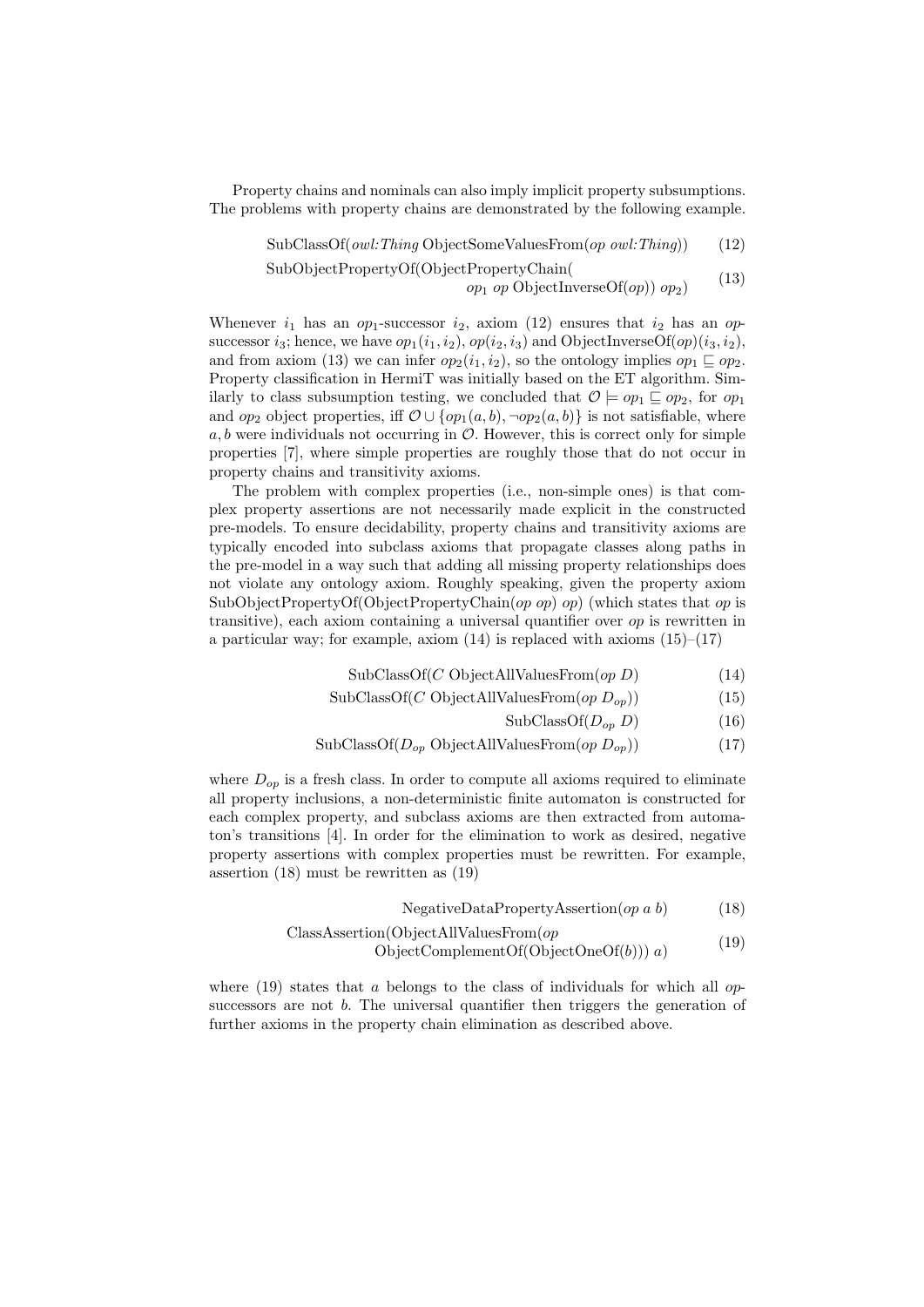Since complex property assertions are not necessarily made explicit in the pre-models, we cannot read off non-subsumptions from pre-models; that is, when  $op_1(a, b)$  occurs but  $op_2(a, b)$  does not occur in a pre-model, we cannot conclude  $op_1 \not\subseteq op_2$  if  $op_2$  is a complex property. This significantly reduces the opportunities for pruning the search space, which makes property classification harder than standard (class) classification. We point out that, in the case described above, the publicly available 1.2.2 version of HermiT incorrectly concludes  $op_1 \not\sqsubseteq op_2$ . We corrected this error in the version of HermiT used for evaluation (see Section 6), which significantly decreased the performance of property classification.

In order to address these issues, we developed a new property classification technique that reduces property classification to standard (class) classification. Any classification algorithm, such as the one described in Section 3, can then be used to classify the property hierarchy, and it can use all relevant optimisations for pruning the search space. The reduction is defined as follows.

**Definition 2.** *Let O be an OWL 2 ontology and let* **OPE** *be the object properties and inverse object properties occurring in O. An* object property to class mapping w.r.t. *O is a total and injective function τ from* **OPE** *to classes not occurring in*  $\mathcal{O}$ *. Let*  $C_f$  *be a class occurring neither in*  $\mathcal{O}$  *nor in the range of*  $\tau$ *. The ob*ject property hierarchy induced by  $\tau$  w.r.t.  $\mathcal{O}$ *, written*  $\mathcal{H}_{\mathcal{O}}^{\tau}$ *, is the transitive reduction of the relation*  $\{\langle op_1, op_2 \rangle \mid op_1, op_2 \in \textbf{OPE} \text{ and } \mathcal{O}_{\tau} \models \tau(op_1) \sqsubseteq \tau(op_2)\},\$ *where*  $\mathcal{O}_\tau$  *is an extension of*  $\mathcal{O}$  *with axioms of the following form for each object property*  $op \in$  **OPE***.* 

 $Equivalent Classes(τ(op) ObjectSomeValuesFrom(op C<sub>f</sub>)$ 

*We write*  $(\mathcal{H}_\mathcal{O}^{\tau})^*$  *to denote the reflexive-transitive closure of*  $\mathcal{H}_\mathcal{O}^{\tau}$ .

Intuitively, to test  $op_1 \subseteq^? op_2$ , we test  $C_1 \subseteq^? C_2$ , where  $C_1$  and  $C_2$  are the representative classes introduced by  $\tau$  for  $op_1$  and  $op_2$ , respectively. As in standard classification, the reasoner checks this subsumption by trying to construct a pre-model containing  $C_1(i)$  and  $\neg C_2(i)$  for some individual *i*. The axioms in  $\mathcal{O}_{\tau}$  then cause the addition of an *op*<sub>1</sub>-successor of *i*, say *i*<sup>'</sup>, with  $C_f(i')$ . If, due to other axioms in  $\mathcal{O}, i'$  is necessarily an *op*<sub>2</sub>-successor of *i* as well, then the corresponding axiom in  $\mathcal{O}_{\tau}$  for  $op_2$  causes the addition of  $C_2(i)$ , which leads to a clash, which confirms the subsumption. Complex properties are handled using the transformation described earlier, so reading off non-subsumptions and pruning the set of possible subsumers works exactly as for classes.

The following theorem shows that this reduction of the object property classification problem to a standard classification problem is indeed correct.<sup>1</sup>

**Theorem 1.** Let  $\mathcal{O}$  be an OWL 2 ontology with  $op_1, op_2 \in$  **OPE***, let*  $\tau$  *be an object property to class mapping w.r.t.*  $\mathcal{O}$ *, and let*  $\mathcal{H}_{\mathcal{O}}^{\tau}$  *be the object property hierarchy induced by*  $\tau$  *w.r.t.*  $\mathcal{O}$ *. Then*  $\mathcal{O} \models op_1 \sqsubseteq op_2$  *iff*  $\langle op_1, op_2 \rangle \in (\mathcal{H}_{\mathcal{O}}^{\tau})^*$ *.* 

<sup>1</sup> A complete proof is available in the accompanying technical report at

http://www.hermit-reasoner.com/2010/classification/Classification.pdf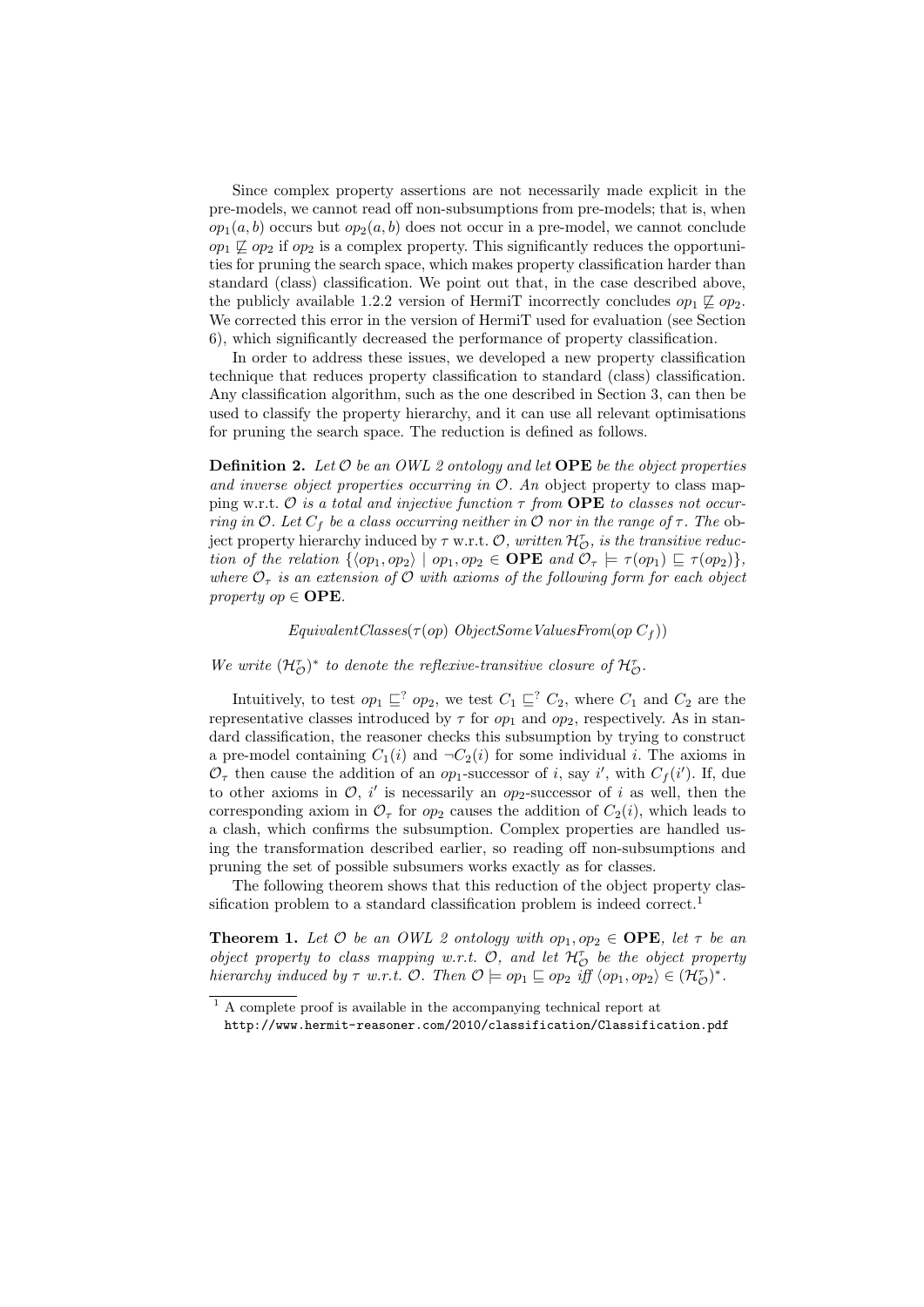# **5 Data Property Classification**

Problematic constructors such as property chains do not apply to data properties, so one might think that data properties can be classified by just computing the reflexive-transitive closure of the asserted data property subsumptions. This, however, is not the case since we can easily adjust axioms  $(8)$ – $(11)$  to work with data properties and *rdfs:Literal* instead of *owl:Thing*.

Another problem is that data property subsumption tests are difficult to implement. Since data properties are always simple, to test  $\mathcal{O} \models dp_1 \sqsubseteq dp_2$  with  $dp_1$ and  $dp_2$  data properties, we might try to check whether  $\mathcal{O}\cup\{dp_1(i, n), \neg dp_2(i, n)\}$ is unsatisfiable for *i* a fresh individual and *n* a fresh data value. We cannot, however, simply choose *n* to be any data value that does not occur in the input ontology. Assume, for example, that we selected an integer that does not occur in the input ontology  $\mathcal{O}$ ; there are infinitely many integers, so there is always one not occurring in *O*. This, however, might lead to conclusions that depend on the chosen integer: unlike for a fresh individual that can be interpreted as an arbitrary element of the object domain, the interpretation of a data value is fixed a priori. This problem can be solved by inventing a dummy datatype D that is considered to be non-disjoint with all datatypes in the OWL 2 datatype map (i.e., its value space can be intersected with any other data range without causing a contradiction); the only constraint for D is that a data value cannot belong to D and its complement. In order to check if  $\mathcal{O} \models dp_1 \sqsubset dp_2$ , the reasoner now checks the satisfiability of  $O$  extended with the following axioms, where  $i$ is a fresh individual:

### $ClassAssociation(DataSomeValuesFrom(dp<sub>1</sub> D) i)$  (20)

### ClassAssertion(DataAllValuesFrom(*dp*<sup>2</sup> DataComplementOf(D)) *i*) (21)

There is, however, still a problem with this approach. Datatype reasoning is typically implemented using a procedure such as the one presented by Motik and Horrocks [5]. If an individual *i* has a data property successor *n*, then one must check whether there are only finitely many values that *n* can take; if that is the case, one must find data values for *n* and the 'relevant' siblings of *n* that are related to the same individual  $i$  as  $n$ . A sibling  $n'$  is relevant if it can also have only finitely many possible data values and the assignment must be different from the one for *n* due to an inequality between *n* and  $n'$  (e.g., the inequality can be introduced by an at-least restriction). Thus, to handle D properly, an inequality must be generated between siblings  $n$  and  $n'$  if one of them must belong to D while the other must belong to the complement of  $D$ , which guarantees that the two nodes are not assigned the same data value in the procedure by Motik and Horrocks. Furthermore, note that even if  $n$  and  $n'$  must be assigned the same values,  $n$  and  $n'$  are not merged; for example, if an individual is required to have the integer 1 both as a  $dp_1$ - and a  $dp_2$ -successor, the two successors will be represented as separate objects in a pre-model. This again prevents the reading off of non-subsumptions between data properties. We should point out that this problem was also overlooked in HermiT 1.2.2, and correcting the error again significantly increased data property classification times.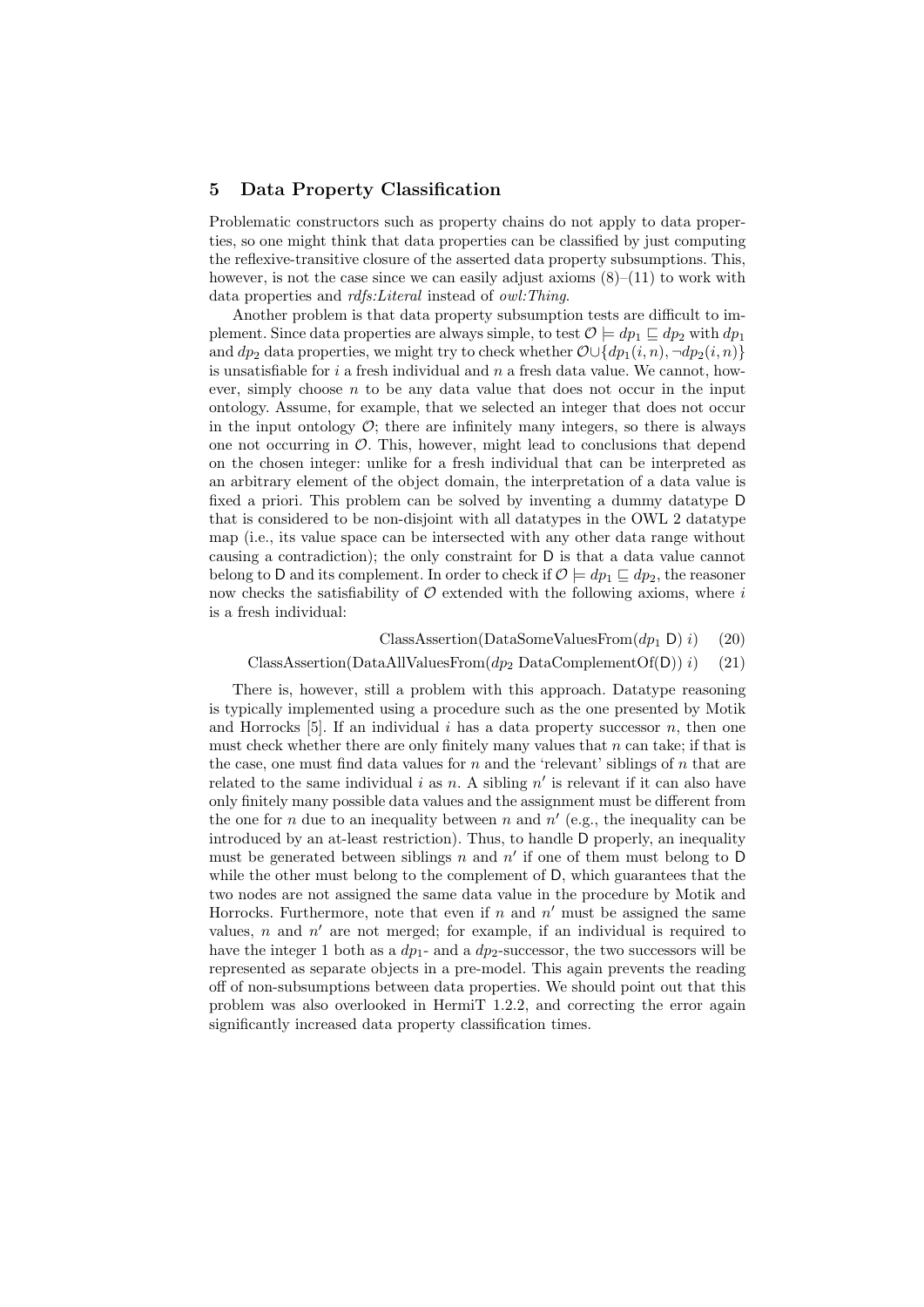We can, however, reduce data property classification to standard classification similarly as for object properties. This reduction allows us to read off subsumptions and non-subsumptions between data properties, because such (non-)subsumptions are reflected in the classes introduced by the encoding.

**Definition 3.** *Let O be an OWL 2 ontology and let* D *be a dummy datatype as discussed above. A* data property to class mapping w.r.t. *O is a total and injective function σ from* **DP** *to classes not occurring in O. The* data property hierarchy induced by  $\sigma$  w.r.t.  $\mathcal{O}$ *, written*  $\mathcal{H}_{\mathcal{O}}^{\sigma}$ *, is the transitive reduction of the* relation  $\{\langle dp_1, dp_2 \rangle \mid dp_1, dp_2 \in \mathbf{DP} \text{ and } \mathcal{O}_{\sigma} \models \sigma(dp_1) \sqsubseteq \sigma(dp_2)\}, where \mathcal{O}_{\sigma}$ *is an extension of O with axioms of the following form for each data property*  $dp \in \mathbf{DP}$ *.* 

 $Equivalent Classes(σ(dp) DataSomeValuesFrom(dp D)$ 

*We write*  $(\mathcal{H}_{\mathcal{O}}^{\sigma})^*$  *to denote the reflexive-transitive closure of*  $\mathcal{H}_{\mathcal{O}}^{\sigma}$ *.* 

The following theorem shows that the reduction is indeed correct. The proof is a straightforward adaptation of the proof of Theorem 1.

**Theorem 2.** Let  $\mathcal{O}$  be an OWL 2 ontology with  $dp_1, dp_2 \in \mathbf{DP}_\mathcal{O}$ , let  $\sigma$  be a data *property to class mapping w.r.t.*  $\mathcal{O}$ , and let  $\mathcal{H}_{\mathcal{O}}^{\sigma}$  be the data property hierarchy *induced by*  $\sigma$  *w.r.t.*  $\mathcal{O}$ *. Then*  $\mathcal{O} \models dp_1 \sqsubseteq dp_2$  *iff*  $\langle dp_1, dp_2 \rangle \in (\mathcal{H}_\mathcal{O}^{\sigma})^*$ *.* 

# **6 Evaluation**

We have implemented Algorithm 2 and the property classification encodings in the HermiT 1.3 (hyper)tableau reasoner. To evaluate the effectiveness of our technique, we compared the performance of HermiT 1.3 against HermiT 1.2.2a (which implements the ET strategy, but with bugs related to property classification corrected as described in Sections 4 and 5). In our tests, we used two versions of the GALEN ontology, several ontologies from the Open Biological Ontologies (OBO) Foundry, the Food and Wine ontology from the OWL Guide, the Foundational Model of Anatomy (FMA), and ontologies from the Gardiner ontology suite. All ontologies and both HermiT versions are available online.<sup>2</sup> Table 1 summarises the numbers of classes and properties in each of the test ontologies.

The tests consisted of classifying the classes and properties of our test ontologies. We measured the classification time (in seconds) as well as the number of actual reasoning tests performed (including both satisfiability and subsumption tests). All experiments were performed on a UNIX machine of an Intel x86 64bit Cluster on one node with two quad core 2.8GHz processors and Java 1.5 allowing 2GB of heap memory. The results are summarised in Table 2. The upper part of the table contains all the deterministic ontologies (that is, the ontologies that do not use disjunctive constructors), while the lower part contains all the non-deterministic ontologies. For ontologies without data properties, we write '-' in Table 2 and OoM stands for Out of Memory.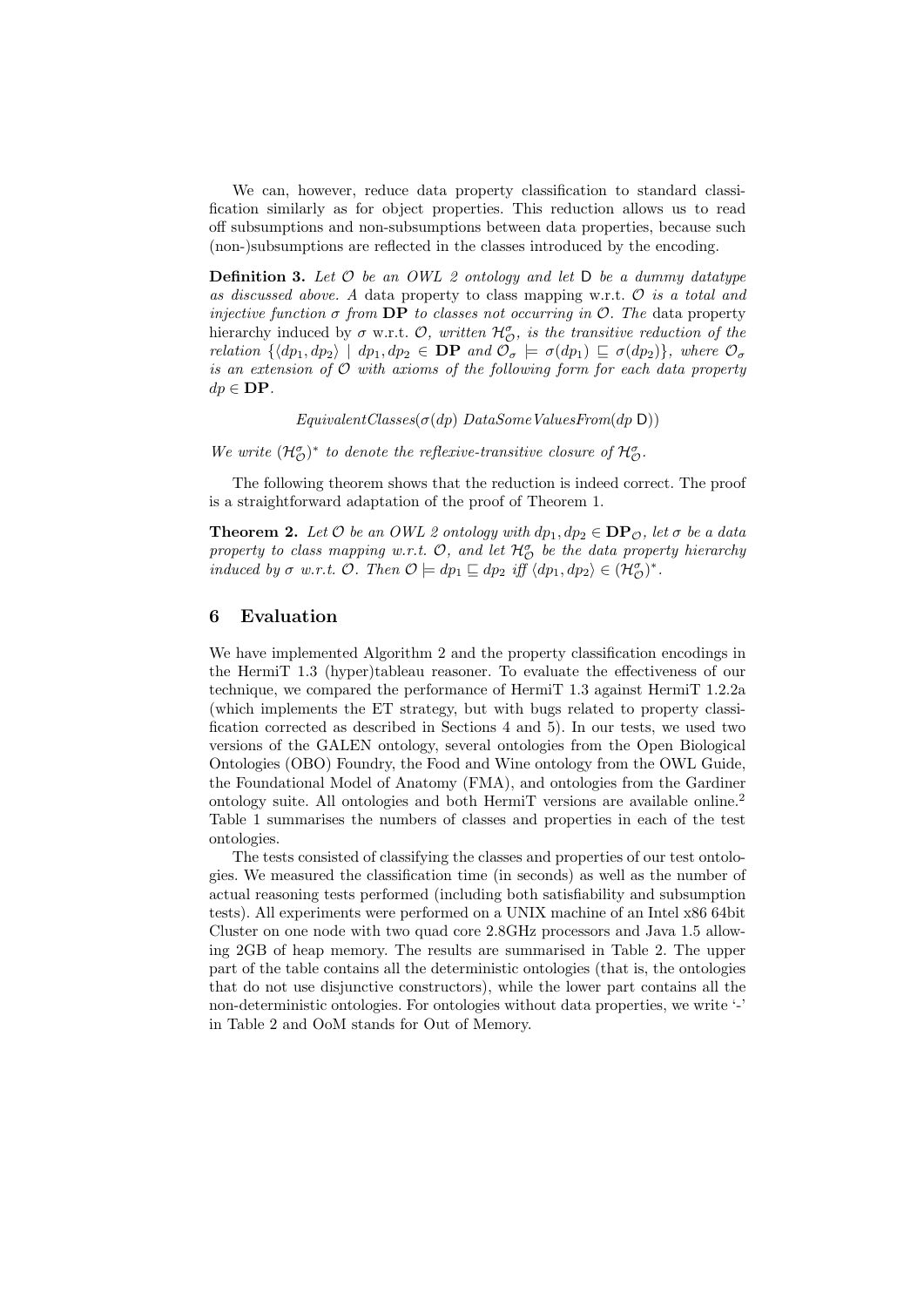**Table 1.** Number of classes and properties in the evaluated ontologies

|              | classes | object | data  |                | classes | object | data  |
|--------------|---------|--------|-------|----------------|---------|--------|-------|
|              |         | prop.  | prop. |                |         | prop.  | prop. |
| GALEN-dl     | 2748    | 413    |       | <b>AEO</b>     | 760     | 47     | 16    |
| GALEN-und    | 2748    | 413    |       | substance      | 1721    | 112    | 33    |
| GO           | 19528   |        |       | ProPreO        | 482     | 30     |       |
| $GO_XP$      | 27883   | 5      |       | OBI            | 2638    | 77     |       |
| chebi        | 20979   | 10     |       | Food-Wine      | 139     | 17     |       |
| $_{\rm NCI}$ | 27652   | 70     |       | <b>FMA 2.0</b> | 41648   | 148    | 20    |

**Table 2.** Evaluation results for class and property classification (time in seconds)

| Ontology       | Classes                |               |             | <b>Object Properties</b> |         |                       | <b>Data Properties</b> |                   |                              |       |         |        |
|----------------|------------------------|---------------|-------------|--------------------------|---------|-----------------------|------------------------|-------------------|------------------------------|-------|---------|--------|
|                | 1.2.2a                 | (ET)          | 1.3         | ΈP                       | 1.2.2a  | ET)                   | $1.3\,$                | 'KP)              | 1.2.2a                       | (ET   | $1.3\,$ | KP)    |
|                | $\operatorname{Tests}$ | Time          | Tests       | l Time.                  | Tests   |                       |                        | Time Tests Time   | <b>Tests Time Tests Time</b> |       |         |        |
| GALEN-d        | 2744                   | 3.6           | 3380        | 2.9                      | 6073    | 439.2                 | 197                    | $\leq$            |                              |       |         |        |
| GALEN-und      | 2744                   | 28.3          | 4 0 0 9     | 7.2                      | 6 0 0 1 | 459.5                 | 198                    | $\,<\,$           |                              |       |         |        |
| GO             | 19 260                 |               | 43.0 14 288 | 3.7                      |         | < 1                   |                        | $\,<\,$           |                              |       |         |        |
| GO_XP          | 27880                  |               | 119 20 029  | 14.4                     |         | 10.4                  |                        | 4.8               |                              |       |         |        |
| chebi          | 20 693                 |               | 69.8 13484  | 7.6                      | 26      | 59.9                  | 12                     | 18.1              |                              |       |         |        |
| NCI            | 27652                  | 71.1          | 21 367      | 10.5                     | 71      | < 1                   | 72                     | $\leq$ 1          |                              | -     |         |        |
| <b>AEO</b>     | 2285                   | 2.1           | 364         | 1.7                      | 214     | 6.0                   | 34                     | $\alpha$          | 223                          | 4.6   | 28      | < 1    |
| substance      | 4569                   | 15.9          | 2730        | 12.8                     | 962     | 23.6                  | 107                    | $\leq$ $^{\circ}$ | 957                          | 22.5  | 40      | - 1    |
| ProPreO        | 1441                   | 7.3           | 1157        | 6.8                      | 518     |                       | 33                     | $\,<\,$           |                              |       |         |        |
| OBI            | 12444                  | 254.7         |             | 3047170.1                | 2 2 7 8 | 310.5                 | 52                     | 3.4               | 39                           | 6.0   |         |        |
| Food-Wine      | 382                    | 18.8          | 243         | 11.7                     | 65      | 11.6                  | 13                     | 2.0               |                              |       |         | $<\,1$ |
| <b>FMA 2.0</b> |                        | 49 716 7973.8 | 10980 731.8 |                          |         | 8 2 8 1 1 6 6 6 8 . 3 | 128                    | 8.4               | 283                          | 469.9 | 29      | $<\,1$ |

As Table 2 shows, the new classification strategy of HermiT 1.3 is in all cases significantly faster than the ET strategy of HermiT 1.2.2a, sometimes by one or even two orders of a magnitude. This is particularly the case for property classification where, as we have explained in the previous section, none of HermiT's standard optimisations can be applied, and one relies completely on the insertion strategy of ET to reduce the number of subsumption tests. In contrast, our property classification encoding can reuse the standard (class) classification optimisations, thus achieving a very good and robust performance. These results show that it is practically feasible to perform correct property classification through reasoning, instead of the cheap but incomplete transitive closure algorithms. The results for standard classification are similar: the new algorithm has significantly reduced the classification time in most cases. The significant performance gain in the classification of FMA is due in part to the heuristic implemented in lines 7–10 of Algorithm 2, which prevents HermiT from repeatedly performing class satisfiability tests for unsatisfiable classes.

The good performance results are also confirmed by the significant reduction in the number of required reasoning tests. The only case where HermiT 1.3 performs more tests is on GALEN, which is due to the fact that, on deterministic ontologies, HermiT 1.2.2a uses satisfiability tests and the pre-model reading technique [8] which identifies *all* subsumers of the tested class. In contrast, our

 $^2$  http://www.hermit-reasoner.com/2010/classification/Evaluation.zip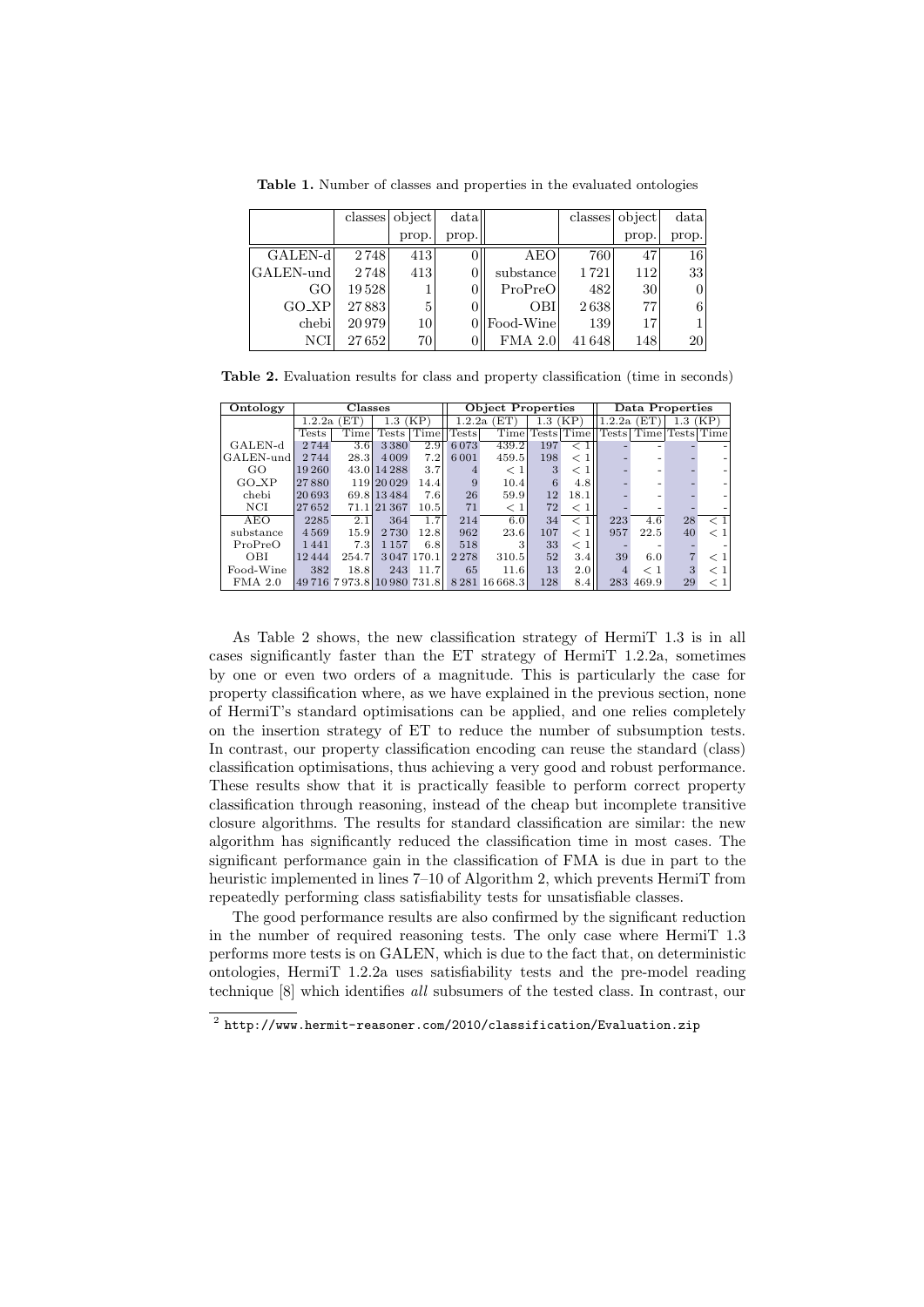**Table 3.** Number of tests performed by HermiT 1.3 compared to KP

|                    |       | $GO^{\sqcup}$ GALEN <sup><math>\sqcup</math></sup> NCI <sup><math>\sqcup</math></sup> |        |
|--------------------|-------|---------------------------------------------------------------------------------------|--------|
| KP.                | 32614 | 4657                                                                                  | 48 389 |
| HermiT 1.3  27 250 |       | 4983                                                                                  | 41094  |

method does not test the satisfiability of each class, so after the first phase there are unknown possible subsumers that need to be checked in the second phase. Especially in GALEN, most of them are subsumers, so the pruning step in lines 30–31 is rarely applicable. Nevertheless, such reasoning tests are usually very fast, so the overall system still performs better than HermiT 1.2.2a. On GALENund, where satisfiability tests are expensive, the benefits of not performing a satisfiability test for every class are particularly noticeable.

As a final experiment, we compared the performance of our system with the one that implements the KP algorithm [9]. We tested our system on three specially constructed ontologies that were used in [9] to evaluate the KP algorithm, and we compared the number of tests performed by our method with the number of tests published in [9]; Table 3 summarises the results. We can again see that for all ontologies but GALEN, our system performs fewer tests; furthermore, the same observations as above explain this difference. Unfortunately, the original implementation of KP was not available, so we were unable to compare the performance of HermiT with that of KP on the ontologies from Table 2.

### **7 Conclusions**

In this paper, we considered the problem of efficiently classifying OWL ontologies. Unlike in previous approaches, we consider all classification tasks, including class, object and data property classification. To the best of our knowledge, property classification has not previously been discussed in the literature.

We presented a new classification algorithm that is based on KP [9], but that solves several open problems and that incorporates numerous refinements and optimisations. The latter include, for example, a novel heuristic strategy for initialising relations *K* and *P*, an efficient pruning strategy, and a novel heuristic for pruning unsatisfiable classes. Additionally, our new algorithm is more memory efficient than KP.

We presented examples that show why traditionally used algorithms based on the reflexive-transitive closure of the asserted property hierarchy are incomplete for property classification in OWL. We then discussed the difficulties in reusing well-known optimisations in the context of property classification, and we presented a novel reduction of the property classification problem to a standard classification problem. This reduction allows us to reuse all the optimisations applicable to the classification of classes.

Finally, we have implemented all our algorithms and reductions in version 1.3 of the HermiT reasoner, and have compared its performance with earlier versions using the standard classification method. Our results are very encouraging,